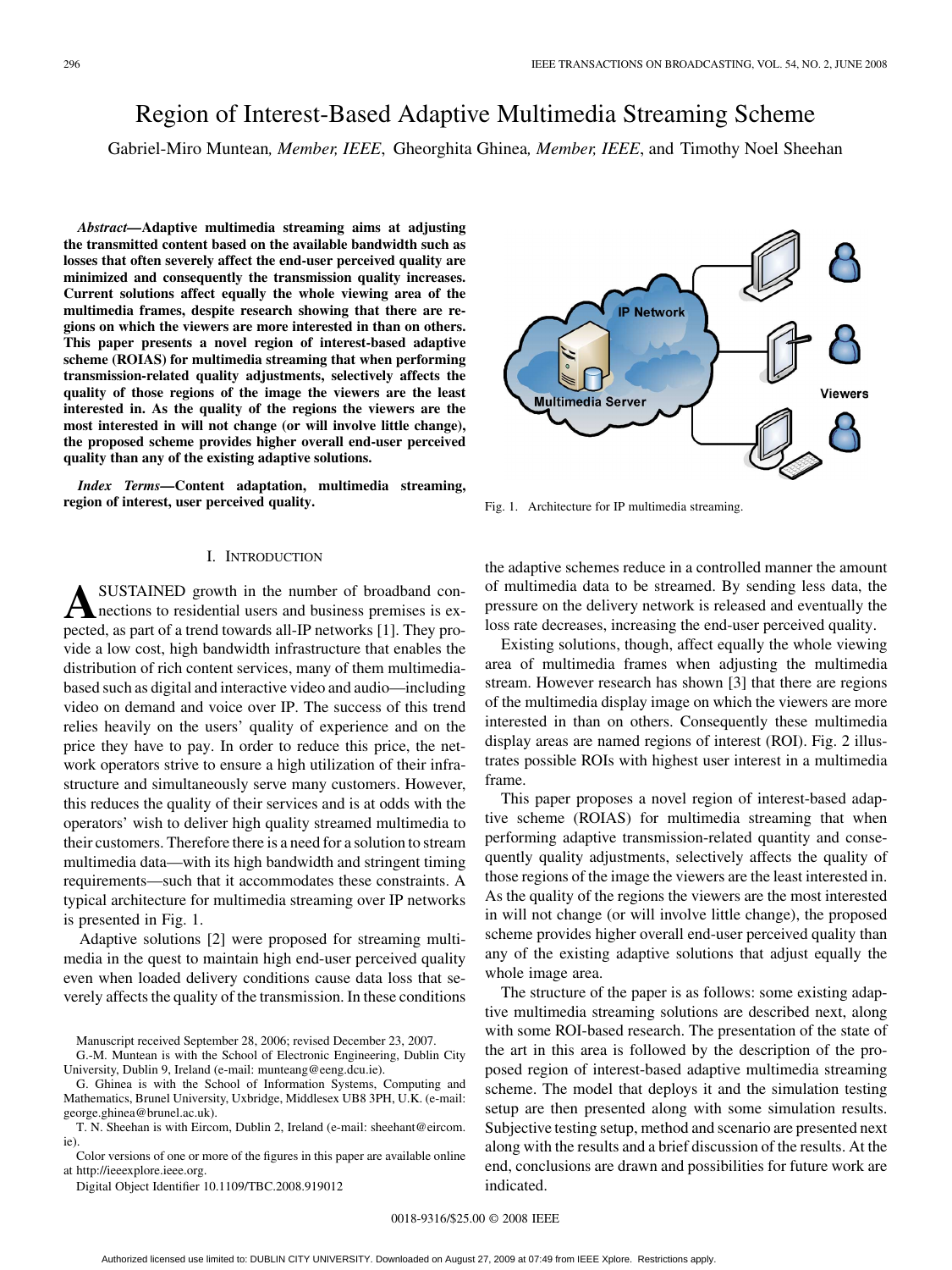

Fig. 2. (a) Original multimedia frame. (b) Eye-tracking based regions of interest.

# II. RELATED WORK

#### *A. Adaptive Multimedia Streaming Solutions*

The large majority of the proposed adaptive schemes for multimedia streaming are **sender-based**, giving a significant role to the server in taking adjustment decisions, such as the *Loss-Delay based Adjustment algorithm (LDA)* proposed in [4]. It relies on RTCP reports and on a packet-pair technique to estimate round trip delay, loss rate and the bottleneck link bandwidth. The scheme controls the transmission rate using these estimates and some user parameters. The *enhanced Loss-Delay Adaptation algorithm (LDA+)* [5] also makes use of RTCP reports to collect loss and delay statistics and to adjust the transmission rate like TCP connections subject to equal losses and delays. The *Rate Adaptation Protocol (RAP)* proposed in [6] uses TCP-like acknowledgement of the packets to estimate loss rates and delays. In case of no loss, the rate is additively increased function of round trip delay, whereas in case zero loss, the rate is halved as TCP does. *Layered Quality Adaptation (LQA)* [7] is one of the most significant schemes that make use of the properties of layered-encoding in supporting rate-controlled adaptations. It modifies the bitrate and consequently the quality of the transmitted multimedia by adding and removing a layer respectively. In [8] a *TCP-Friendly Rate Control Protocol (TFRCP)* is presented, based on a TCP model. In case of losses, the rate is limited to the equivalent TCP rate computed according to the TCP model otherwise the rate is doubled. One of the most significant sender-based adaptive schemes as it introduces an estimation of the end-user perceived quality in the adaptation loop is the *Quality Oriented Adaptation Scheme (QOAS)* [9].

The **receiver-based schemes** provide mechanisms that allow for the receivers to select the service quality and/or rate such as *Receiver-driven Layered Multicast (RLM)* [10] and *Receiverdriven Layered Congestion Control (RLC)* [11].

The *TCP Emulation At Receivers (TEAR)* scheme, described in details in [12] is a significant **hybrid adaptive mechanism** that involves both the sender and the receiver in the adaptation process. **Transcoder-based solutions** constitute another category. They focus on matching the available bandwidth of heterogeneous receivers through transcoding or filtering [13], [14].

All these schemes perform adjustments of the streamed multimedia data such as it affects equally all the frames' regions, regarding of viewer's interest. Unlike them the proposed region of interest-based adaptive scheme takes into account the differentiated importance these regions have for the end-user.

#### *B. Region of Interest-Based Research*

The essential idea behind ROI video encoding is to display regions of the screen where the user is more likely to focus on with higher quality parameters than its surrounding areas, and considerable research has been done in the field. To this end, as well as providing a comprehensive introduction to the area of ROI video encoding (covering topics including medical applications of and perceptually lossless ROI video coders), [15] presents an elegant pixel shader algorithm showing that real-time ROI video processing can be used on both still image and video content. The implication is the proposed solution can be implemented for real-time video feeds, which would support the use of video in bandwidth constrained environments.

One of the key questions in ROI video encoding research is the issue of perceptual disruptions, and [16] considered the issue of continued perceptual disruptions in ROI video encoding—specifically examining perceptually acceptable update delays in multi-resolution displays. This research suggests that encoding video using ROIs, although useable, could introduce considerable perceptual distraction that can interrupt normal attentive processes. Moreover, in [17] it was found that when adapting a high-resolution window at the point-of-gaze and degraded resolution in peripheral areas, participants took longer to identify a visual target, than when a low resolution was uniformly displayed across the whole display window. This implies that use of degraded peripheral resolution can lead to longer search times and therefore impact user pre-attentive processes. In support of earlier studies [18], it was also found that, if degradation is increased in peripheral areas, the size of the adapted high-resolution window at the point of gaze also needs to be increased, if the users level of performance is to be maintained [19]. Sadly, this increase in the high-resolution window cancels out any bonus of peripheral degradation and limits any gain of using a ROI video coder.

Lastly, two other key issues in ROI video encoding research must also be mentioned: how to determine the regions of interest themselves, and what constitutes an ideal (*high quality, low quality*) combination in such coders. As regards the first question, determination of ROIs is usually done either by applying models of human vision [20], [21] to establish perceptually relevant areas of display, or by empirically determining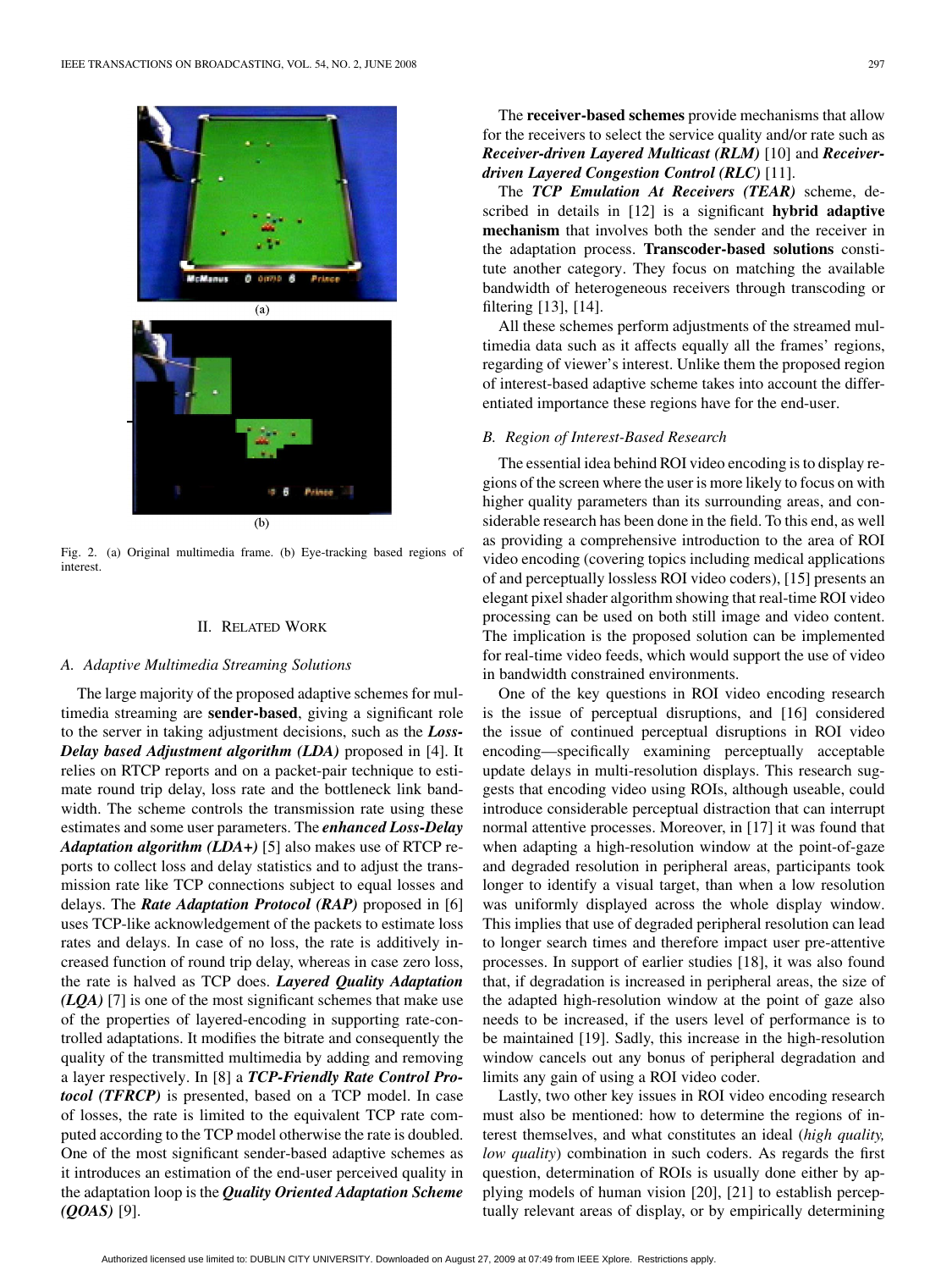

Fig. 3. Illustration of ROIAS principle.

these through eye tracking experiments [3]. In respect of the latter question, although there is no clear consensus in respect of what constitutes an ideal display combination, there is agreement on what parameters are to be used, and examples put forward mainly center on varying either bit rates or frame rates [3], [20], [22], [23].

## III. REGION OF INTEREST-BASED ADAPTATION

## *A. ROIAS Overview*

The Region of Interest-based Adaptive Scheme (ROIAS) for multimedia streaming is an unicast rate-based adaptive solution for delivering high quality multimedia. Its goal is to increase the end-user perceived quality when viewing remotely streamed multimedia sequences in highly loaded delivery conditions by taking into consideration viewer's interest in certain multimedia frame regions and consequently differentiating their treatment during the adaptation process.

# *B. ROIAS Principle*

ROIAS involves a client-server architecture and includes client and server-located components that are involved in the bi-directional exchange of video data and control packets through the delivery network. The client monitors some transmission-related parameters and regularly computes the quality of delivery scores, which are sent as feedback to the server. The server analyses these scores and proposes content-related adjustment decisions in order to increase user Quality of Experience in existing delivery conditions. Content adaptation is performed as research has shown that viewers of streamed multimedia content prefer controlled reduction in quality to the effect of random losses [24]. Therefore the transmitted quantity of multimedia data can vary during the streaming process.

Existing adaptive multimedia streaming schemes involve content modifications that affect equally the whole viewing area of the multimedia frames being transmitted. However as eye-tracking research has shown [3], there are some regions within multimedia streams' frames the viewers are more interested in than in others. Consequently ROIAS enhances the classic network condition-based adaptive solution for streaming multimedia with a novel approach.

When required to reduce the quantity and consequently the quality of transmitted multimedia-related information in order to meet the available bandwidth constraints, ROIAS affects the streamed data in terms of some compression-related parameters such as resolution and frame-rate differently based on the ROIs and on the user interest level on them. As result those ROIs the user is highly interested in are transmitted at high quality, whereas those on which the user interest is lower are streamed at lower quality, saving bandwidth.

ROIAS's server side component maintains a viewer region of interest model that is updated regularly by this feedback. Based on the information from this model, ROIAS selectively adjusts the quality of those regions the viewer is the least interested in when transmission-related quality adaptations are required to be performed. As the quality of the regions the viewers are the most interested in will not change (or will involve little change), the proposed scheme will provide much higher overall end-user perceived quality than any of the existing adaptive solutions, with significantly reduced bandwidth requirements. This is illustrated in Fig. 2, which shows that the coverage of eye-tracking based regions of interest to be far less than that of the original frame, and highlights the opportunity to selectively stream only those perceptually relevant regions at the highest quality. Surrounding areas can be transmitted at lower quality in a step-wise process as the distance to the regions of highest interest to the user increases.

## *C. ROIAS Architectural Components*

Fig. 3 presents schematically the ROIAS architecture. ROIAS involves server-client communication via a bi-directional channel in order to exchange both multimedia data and feedback information.

Based on the multimedia stream resolution and on eyetracking research results, the ROIAS server defines the overall multimedia viewing area and, within this area, a number of different regions of interests (ROIs). The placement of these ROIs is highly dependent on the multimedia sequence content and may also vary within the same multimedia stream from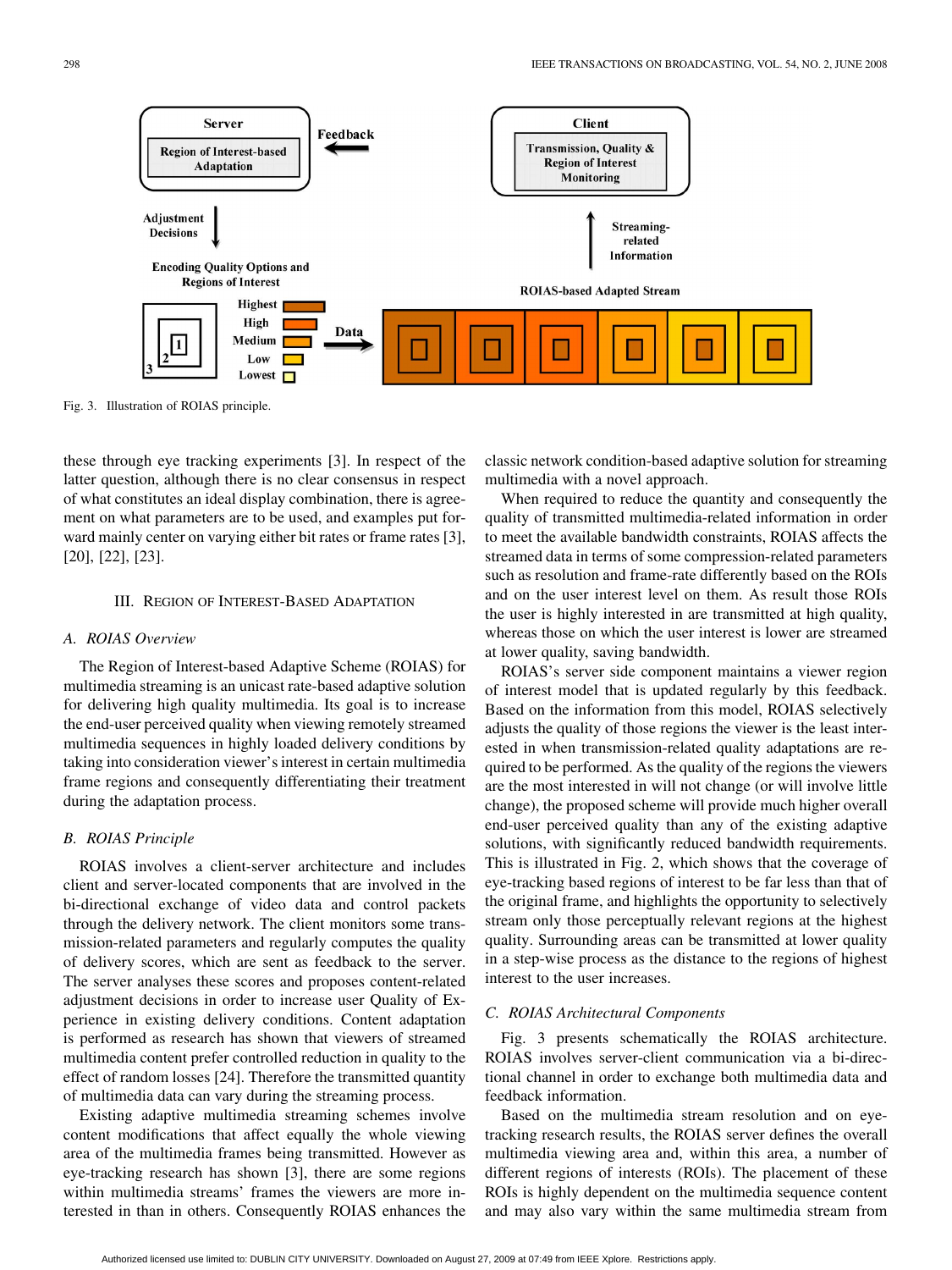

Fig. 4. ROIAS server eight-state model.

one scene to another. Following the observation that most professionally captured multimedia content includes the areas of highest user interest approximately in the middle of the viewing rectangle, in order for the proposed solution to be independent from the delivered content, ROIAS considers only concentric ROIs and associates the highest user interest to the ROI closest to the center of the image. ROIAS orders these ROIs based on the decreasing user interest on them. For example Fig. 3 illustrates three such ROIs.

The server also introduces a number of different potential multimedia quality levels which could be applied on the variously defined ROIs. Fig. 3 exemplifies five possible quality levels: highest, high, average, low and lowest. The different quality versions of the same content are to be obtained in real time by adjusting some compression-related parameters such as resolution and frame rate.

The ROIAS server has an associated finite state model. Each server state indicates what multimedia quality level is to be associated with each of the ROIs in terms of the pre-defined quality levels. Fig. 4 presents an eight-state ROIAS server model which always maintains the highest quality for the ROI on which the users have the highest interest. This model gracefully degrades the quality of neighboring ROIs in order to offer a smooth transition from higher to lower quality regions and consequently to maintain a high end-user perceived quality. Other state models can also be defined which may adjust the quality of all the ROIs, including that with highest user interest.

The ROIAS client monitors multimedia delivery in terms of loss, delay, jitter and estimated end-user perceived quality. It grades short-term and long-term Quality of Delivery grades  $\text{(\text{QoD}_{grades})}$  which are sent to the server via feedback. The same mechanism was employed by QOAS and was described in detail in [9].

## *D. ROIAS Feedback-Based Adaptation*

During transmission the server dynamically varies its state according to the client feedback. For example in highly loaded delivery conditions, when the client reports a decrease in end-user quality due to packet loss, the server switches to a lower quality state, which requires the reduction in the quantity of data sent. This reduction is achieved by employing the proposed ROIAS and affects the most the areas of least user interest. As a consequence of step-wise ROIAS-based adaptation, stream average rate reduction is achieved to a level that significantly lowers the loss rate. Consequently the stream's end-user perceived quality increases, in spite of transmitting less information. In improved conditions, the server gradually increases the quality of the delivered stream and if the loss rate is kept low, this determines an increase in the end-user perceived quality. As a direct consequence of the ROIAS-based multimedia stream adaptation the viewers will receive an "adapted" stream as illustrated in Fig. 3.

An example of ROIAS-based dynamic content adaptation involves a situation when, at the beginning, the server is in state 1 and the highest quality stream is transmitted. The stream's frames have all their ROIs, including those of little user interest, played at 25 fps and at maximum resolution. Due to the fact that ROIAS client feedback reports network congestion via low  $\text{QoD}_{\text{grades}}$ , ROIAS server dynamically enters in state 2. The resulted stream will have the region on which the user has least interest displayed at 20 fps and at a resolution degraded with 20%. If feedback continues to report non-optimal multimedia stream delivery, the ROIAS server state will continue to change and, consequently, also the transmitted and remotely displayed stream characteristics. The adapted streams will have different bandwidth requirements that will match existing network delivery conditions. This is performed in order to potentially reduce the loss rate and therefore increase the overall end-user perceived quality.

# *E. ROIAS Benefits*

When compared with existing research in the area, ROIAS-based adaptation combines several attractive features. Firstly, instead of adjusting multimedia content across the whole viewing area as performed by the solutions put forward in the literature, ROIAS employs a novel adaptation approach. It performs quality-based adjustment selectively on different areas of the image depending on user interest on them. Secondly ROIAS allows high flexibility in its adaptation mechanism. The server state definition, the number of regions of user interest employed and their location and the number of different multimedia quality levels used can be modified. Last but not least, ROIAS incorporates an innovative client-based monitoring of multimedia delivery quality which includes an estimation of the end-user perceived quality which was already used successfully by QOAS [9]. The information collected is actively used by ROIAS in its feedback based adaptation loop.

## IV. SIMULATION-BASED OBJECTIVE TESTING

Preliminary tests involved simulations using Network Simulator version 2 (NS-2) [25]. The "Dumbbell" topology that assumes a single shared bottleneck link (A-B) presented in Fig. 5 was used. The sources of traffic are located on one side of the bottleneck link, whereas the receivers are on the other side. ROIAS's components were deployed at both the server and client (ROIAS Si, and ROIAS Ci, respectively, where  $1 \le i \le N$ ). No other traffic was involved. Buffering at the bottleneck link uses a drop-tail queue of length proportional with the product between the round trip time and the bottleneck link's bandwidth. During simulations this bandwidth was set to 100 Mbps and the bottleneck link's delay was set to 0.1 s. Apart from the bottleneck link, the other links are over-provisioned such as they will not influence the simulation results.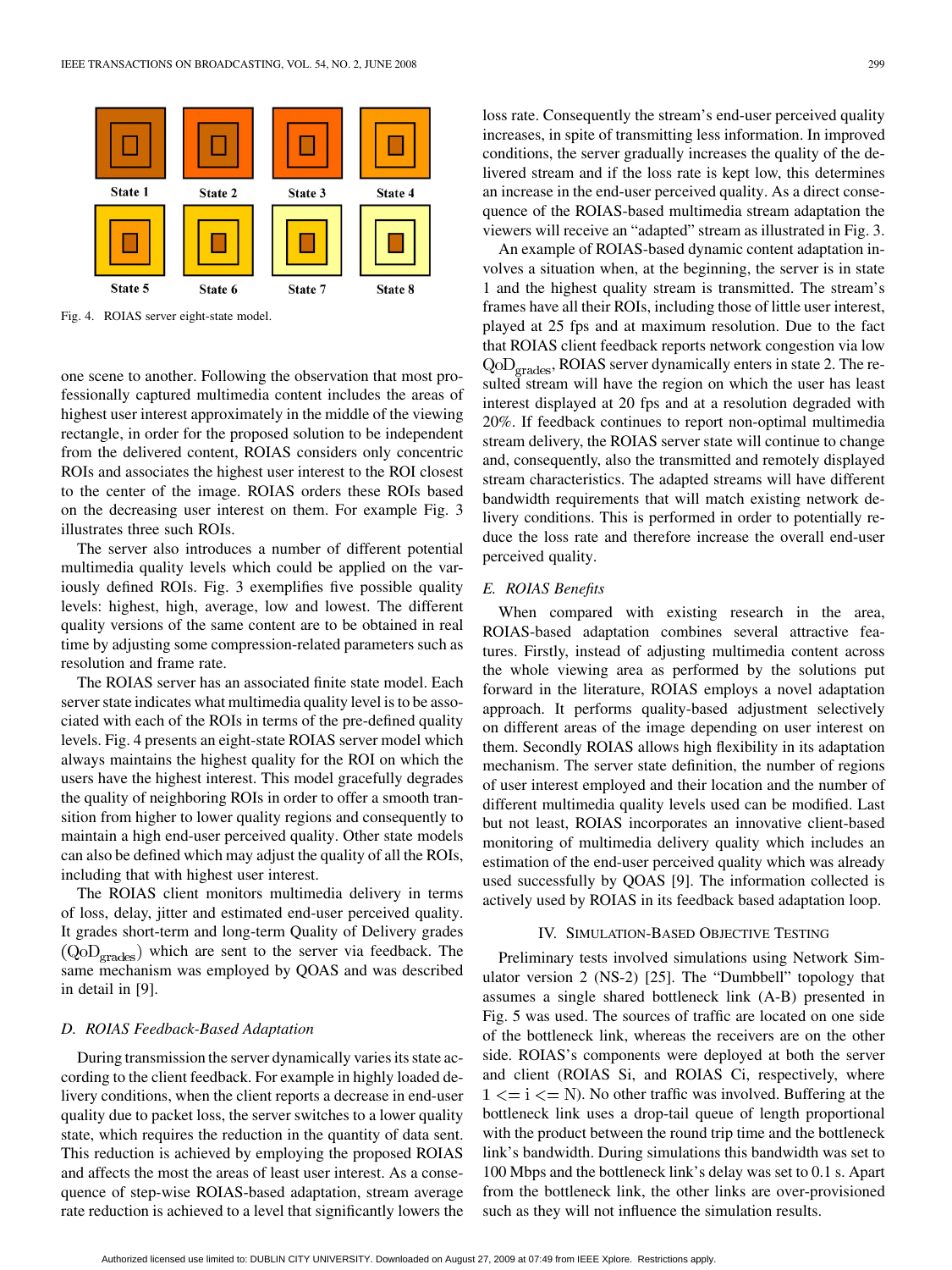

Fig. 5. Simulation testing setup.

TABLE I STATISTICS RELATED TO THE DIFFERENT QUALITY ENCODED VERSIONS OF THE *DIEHARD1* MULTIMEDIA CLIP

| <b>Version</b><br>$(0-4)$ | Avg. Encoding Rate<br>(Mbps) | Peak/Mean Frame<br><b>Size Ratio</b> |  |  |
|---------------------------|------------------------------|--------------------------------------|--|--|
| 0                         | 2.00                         | 7.48                                 |  |  |
|                           | 2.50                         | 7.43                                 |  |  |
| 2                         | 3.00                         | 6.31                                 |  |  |
| 3                         | 3.50                         | 5.65                                 |  |  |
| 4                         | 4.00                         | 4.06                                 |  |  |

Simulations involved ROIAS-based adaptive and non-adaptive multimedia streaming. *diehard1*—a multimedia sequence with very high motion content—was MPEG2 encoded at five different rates between 2 Mbps and 4 Mbps using the same frame rate (25 frames/s) and the same IBBP frame pattern (9 frames/GOP). Traces were collected and used during NS-2 simulations. ROIAS-based adaptation involved five server quality states, each having associated one of the encoded multimedia stream quality versions. The non-adaptive streaming used the maximum quality sequence with average bitrate 4 Mbps. Table I presents the properties of all multimedia versions used during simulations.

The simulations started with a number of clients randomly selecting the starting point from within the multimedia clip in order to allow for independence from the natural multimedia bitrate variations. The resulting streaming sessions lasted 500 sec from which 50 s transitory periods at the beginning and at the end were not considered. Simulation results were assessed in terms of average throughput, average loss rate and estimated end-user perceived quality. The quality is assessed using the non-reference moving picture quality metric proposed in [26] and expressed on the 1-5 ITU-T R. P.910 subjective quality scale [27], where 1 represents "Bad" quality and 5—"Excellent". Table II presents comparative simulation results when ROIAS and the non-adaptive scheme were used in turn with an increasing number of clients. At the same time Fig. 6 graphically compares ROIAS and the non-adaptive solution in terms of loss rate (expressed as percentage and measured on the left hand vertical scale) and estimated end-user perceived quality (expressed

TABLE II AVERAGE THROUGHPUT, LOSS AND QUALITY WHEN INCREASING THE NUMBER OF ROIAS AND NON-ADAPTIVE CLIENTS

|         |          | <b>ROIAS</b> |         | Non-adaptive |        |         |  |
|---------|----------|--------------|---------|--------------|--------|---------|--|
| No.     | Through. | Loss         | Qual.   | Through.     | Loss   | Qual.   |  |
| Clients | (Mbps)   | $(\%)$       | $(1-5)$ | (Mbps)       | $(\%)$ | $(1-5)$ |  |
| 23      | 4.00     | 0            | 4.56    | 4.00         | 0      | 4.56    |  |
| 24      | 4.00     | $\Omega$     | 4.54    | 3.89         | 0.81   | 3.48    |  |
| 25      | 4.00     | 0.02         | 4.52    | 3.52         | 4.36   | 1       |  |
| 26      | 4.00     | 0.03         | 4.51    | 3.48         | 9.34   | 1       |  |
| 27      | 3.62     | 0.05         | 4.42    | 3.35         | 11.57  | 1       |  |
| 28      | 3.33     | 0.25         | 4.17    | 3.18         | 14.03  | 1       |  |
| 29      | 3.26     | 0.04         | 4.39    | 3.12         | 21.73  | 1       |  |
| 30      | 3.18     | 0.22         | 4.19    | 3.06         | 26.64  | 1       |  |
| 31      | 3.12     | 0.32         | 4.07    | 3.00         | 31.34  | 1       |  |
| 32      | 3.09     | 0.37         | 4.01    | 2.84         | 37.12  | 1       |  |



Fig. 6. Comparative loss rate and estimated end-user quality when streaming multimedia using ROIAS and a non-adaptive solution.

as a value on the ITU-T P.910 five point scale and measured on the left hand vertical scale).

It could be clearly seen how when using ROIAS the number of clients streaming multimedia at least at "Good" quality (level 4 on the ITU-T 1-5 scale) can be increased with 40% in comparison with the non-adaptive case, reaching 32. By using adaptation the loss rate was maintained below 1% in all the cases when ROIAS was used, unlike when the non-adaptive streaming scheme was employed. In those situations the loss rate rapidly increased up to 37% with the increase in the number of simultaneous multimedia clients, severely affecting end-user perceived quality.

These objective simulation-based tests showed significant benefits of using ROIAS for streaming multimedia in terms of average throughput, loss and estimated end-user perceived a quality. However these results need to be verified by subjective tests that assess real persons' perceived quality when streaming multimedia.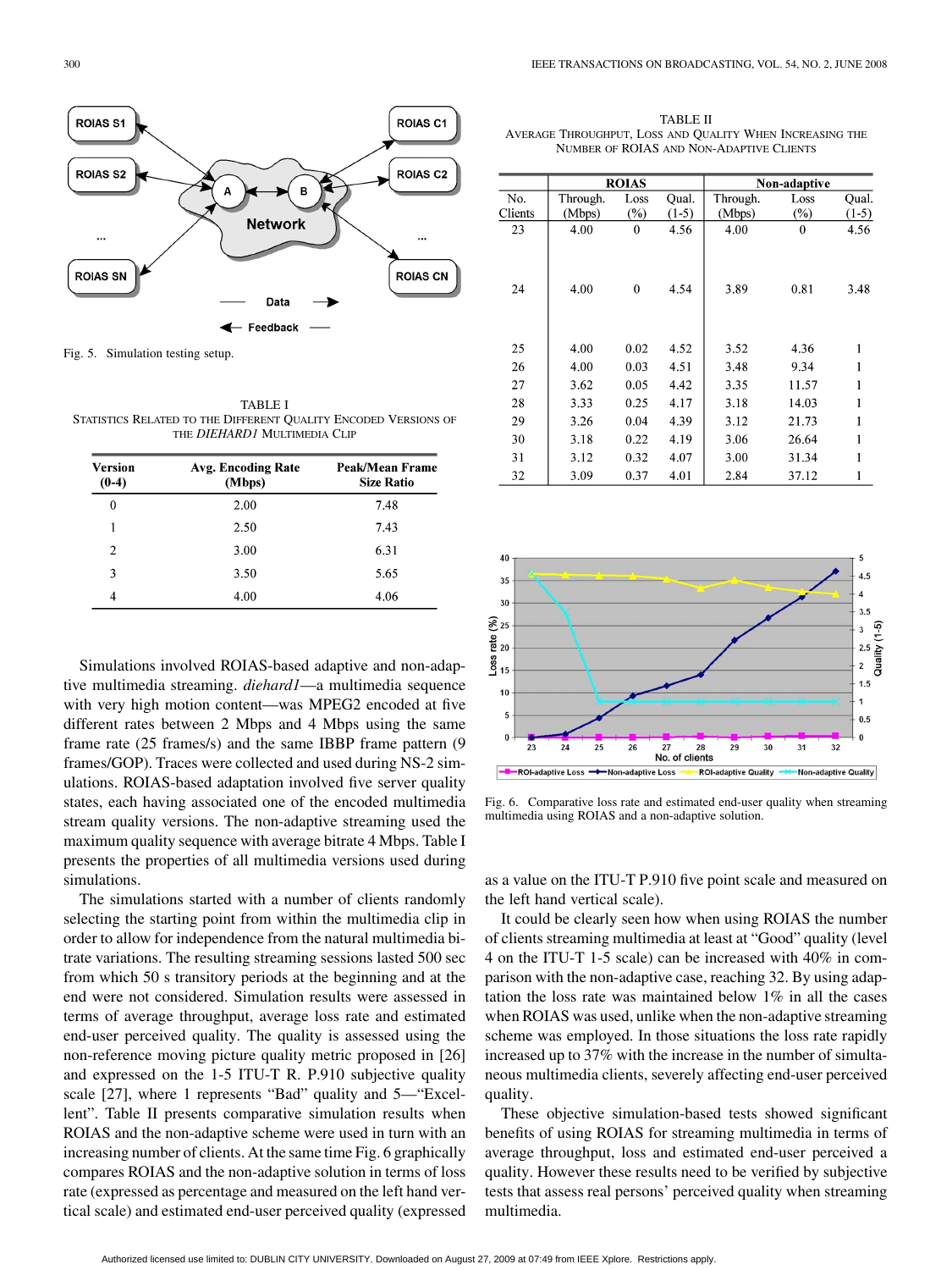## V. SUBJECTIVE TESTING

The goal of the subjective tests performed was to confirm the good simulation testing results in terms of user perceived quality when streaming multimedia. Three different region of interestbased levels of adaptation and three different full-frame quality degradations that emulate the random effect of loss are considered and consequently the effect of the proposed ROIAS and of random noise on image quality was comparatively studied.

#### *A. Testing Setup and Multimedia Sequences*

Four MPEG-4 encoded clips with  $640 \times 480$  pixels resolution representative for a class of video sequences in terms of spatial and temporal motion content (measured in terms of Spatial Index and Temporal Index respectively [28]) were selected as follows:

- Low spatial and low temporal motion content: *Boat* features a boat moving slowly into a harbor.
- High spatial and low temporal motion content: *Town* features a town scene with cars moving slowly down the street and pedestrians walking on footpaths.
- Low spatial and high temporal motion content: *Cars* features cars moving quickly on a road outside a town.
- High spatial and high temporal motion content: *Paycheck*—features a high-speed car chase from a movie.

Out of the seven versions of each video clip used which included sound, the first was the original (marked *Orig*—e.g. *Boat\_Orig*), the next three versions (denoted *ROI1*, *ROI2*, and *ROI3*) included different ROI-based levels of adaptation (decreasing image resolutions we re used for the regions with less user interest), while the last three versions involved simulated quality degradations applied equally on the whole image. These three versions (named *Noise1*, *Noise2*, and *Noise3*) were so generated in order to be affected by increasing levels of salt-and-pepper noise. In order to produce the clips with different ROI quality levels, sixty degradations were defined between the image center and the frame edge. For the clips with the least quality modification (*ROI1*), quality degradations in terms of resolution were step-wise and were performed with a step of 1, whereas *ROI2* and *ROI3* involved steps of 2 and 3 respectively. The clips the least affected by noise (*Noise1*) were produced by generating noise with a probability of 0.008, whereas the *Noise2* and *Noise3* clips were produced by increasing the noise probability to 0.01 and 0.04 respectively.

The tests involved 15 subjects mostly in the 30 to 50 year age bracket, three over 50 and two less than 30, with approximately half of the participants being familiar with multimedia streaming. None of the participants had any visual impairments that could affect their perception of video quality, but nine were wearing glasses.

For each of the seven versions of the four video clips the participants were asked to grade the clips on a modified version of the ITU-T R. P.910 scale with half point granularity. The chosen testing method is a combination between the Absolute Category Rating (ACR) and the Degradation Category Rating (DCR) presented in [27]. ACR involves the subjects grading separately each clip, but an implicit reference must be well known by all assessors, which is not expected in this case. DCR involves showing the reference clip before each test clip, which in this

TABLE III SUBJECTIVE TESTING RESULTS—MEAN AND STANDARD DEVIATION VALUES OF USER PERCEIVED QUALITY SCORES

| <b>Clips</b> |       | Orig. | <b>ROI1</b> | <b>ROI2</b> | <b>ROI3</b> | Noise1 |      | Noise2 Noise3 |
|--------------|-------|-------|-------------|-------------|-------------|--------|------|---------------|
| <b>Boat</b>  | Mean  | 4.40  | 3.87        | 3.63        | 3.20        | 2.13   | 1.87 | 1.17          |
|              | StDev | 0.74  | 0.90        | 0.77        | 0.65        | 0.61   | 0.67 | 0.65          |
| Town         | Mean  | 4.40  | 4.20        | 3.90        | 3.77        | 2.50   | 2.27 | 1.43          |
|              | StDev | 0.57  | 0.60        | 0.66        | 0.84        | 0.63   | 0.80 | 0.62          |
| Cars         | Mean  | 4.17  | 4.00        | 3.53        | 3.07        | 2.17   | 1.77 | 1.27          |
|              | StDev | 0.56  | 0.68        | 0.86        | 1.03        | 0.77   | 0.88 | 0.59          |
| Paycheck     | Mean  | 4.87  | 4.43        | 4.10        | 4.30        | 2.53   | 2.70 | 2.27          |
|              | StDev | 0.52  | 0.62        | 0.78        | 0.84        | 0.95   | 0.75 | 1.05          |

case would make the overall test time very long. Here, by combining ACR and DCR, the reference clip is shown first and then the multimedia sequences that have to be assessed.

Before starting the actual test, the fifteen participants where shown a training clip which contained a ten second example of each modification type, which helped to familiarize the participants with both the test procedure and the quality degradations involved. The overall goal of the experiment was outlined in addition to what was required from the participants.

During the experiment the participants were first shown the unaltered version of each video clip. Then the remaining clips with varying levels of ROI adaptation and noise probability were shown in a random order. In order to enable the participants to accurately appreciate and evaluate the quality of each clip, all clips had a duration of approximately one minute.

To ensure the experimental conditions remained consistent the same test equipment was used for all experiments. A Compaq Laptop with a built-in 15-inch LCD display and Windows Media Player 10 application were used to display all the video clips using the original resolution. To ensure a consistent audio level a constant audio level (approximately 70 dB) was used for all participants. Once the laptop was appropriately setup and the user felt comfortable the experimental process was started.

#### *B. Testing Results*

The subjective testing results presented in Table III indicate that ROIAS-based multimedia streaming was appreciated by the human subjects and scored around 4, the ITU-T R. P.910 "good" quality level, across all movie clip types. It is significant to note that for the *Paycheck* clip, in spite of the fact that it has the highest temporal and spatial motion content among all the clips used, scored the best, achieving on average 4.28. The explanation may be that as this clip is a sequence from a commercial movie that used professional film shooting of content in order to attract the viewer's attention to the areas where action is performed, by introducing little quality modification to those regions, the adjustments on the areas of little user interests remain unnoticed. The opposite explanation stands for the low result obtained by the *Boat* sequence with the lowest temporal and spatial motion content. Since this clip contains the view of a scenic harbor entrance with a boat moving in the middle of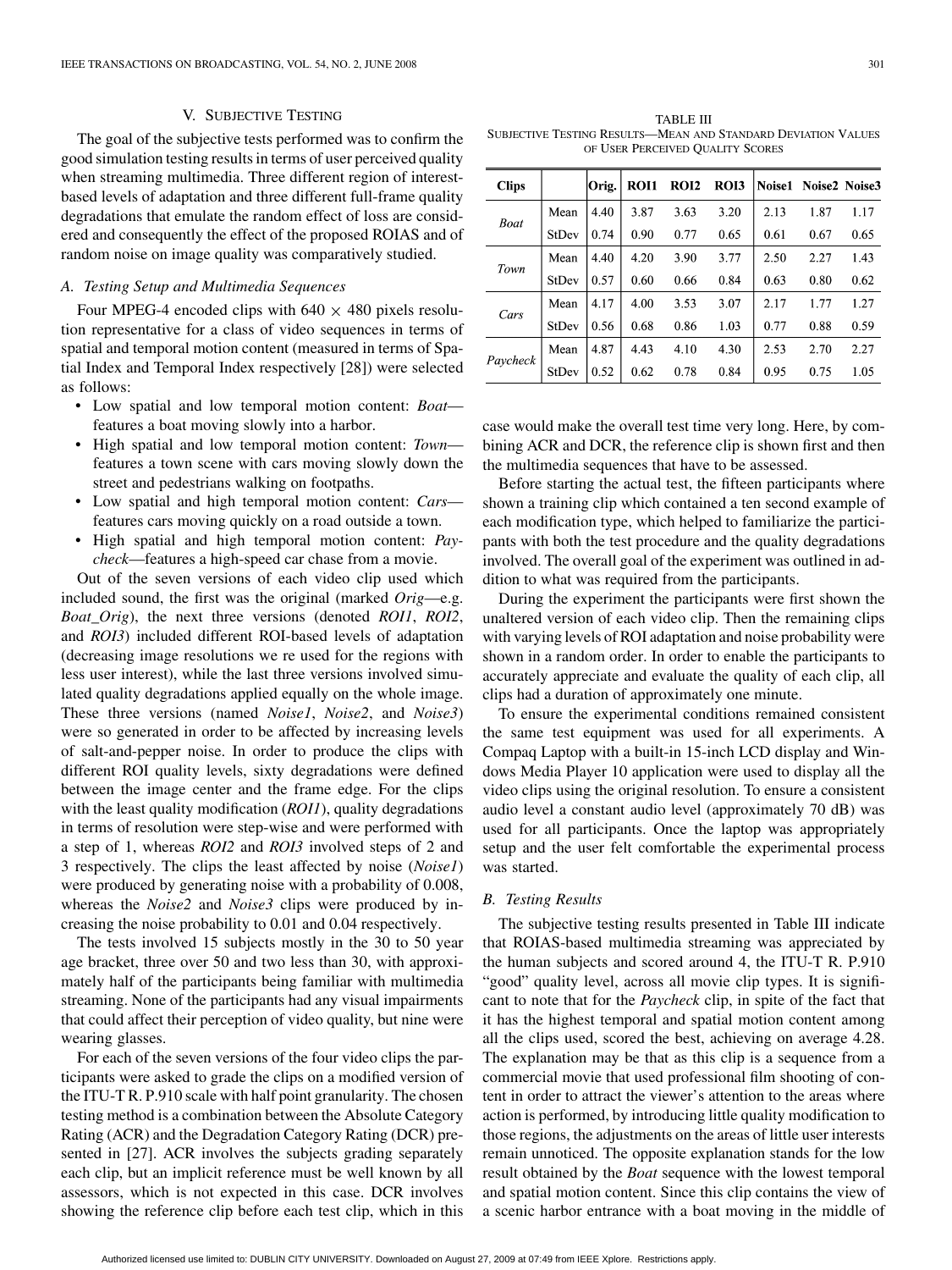TABLE IV T-TEST-BASED COMPARISON BETWEEN ROIAS AND NOISE-AFFECTED CLIPS

| <b>Clip</b> | <b>ROI</b><br>Mean | <b>Noise</b><br>Mean | <b>ROI</b><br>Var. | <b>Noise</b><br>Var. | $\alpha$ | P two-tail              | Signifi-<br>cance |
|-------------|--------------------|----------------------|--------------------|----------------------|----------|-------------------------|-------------------|
| Boat        | 3.57               | 1.72                 | 0.66               | 0.56                 | 0.001    | $1.241x10^{-18}$        | Very              |
| Town        | 3.96               | 2.07                 | 0.51               | 0.67                 | 0.001    | $1.884 \times 10^{-18}$ | Very              |
| Cars        | 3.58               | 1.73                 | 0.87               | 0.69                 | 0.001    | $1.843 \times 10^{-15}$ | Very              |
| Paycheck    | 4.28               | 2.50                 | 0.56               | 0.85                 | 0.001    | $5.200 \times 10^{-15}$ | Very              |



Fig. 7. Comparative effect of ROIAS and noise on average subjective user perceived quality involving different types of clips.

the picture, viewers tend to explore the entire panoramic view shown and not just the regions of activity located around the boat. This result is especially important for ROIAS assessment as most other adaptive schemes such as QOAS for example [29], would achieve the worst results in terms of end-user perceived quality for the clips with the highest action content and the best when the degree of motion in the clips' content is low.

The low standard deviation values presented for each case in Table III indicate that the results obtained are consistent, despite the coarse granularity of the grading process (i.e. lower than 0.5 point fractional grades were not accepted).

When comparing the scores obtained by the ROIAS clips with those received for the noise affected videos it can be seen that while the ROI clips' grades are on average at "good" level, the other scores are between 1.7 and 2.5 corresponding to "poor" quality level on the ITU-T 1-5 scale. The t-tests performed on the scores given by the participants in each case confirmed that there is a very significant statistical difference between the ROIAS and the noise-affected clips' quality grades, in favor of the region of interest-based scheme. This result is valid regardless of the clips motion content level. A summary of the t-test results is presented in Table IV.

By analysing these subjective testing results—graphically summarized in Fig. 7—there is no doubt about the users' preference for region of interest-based adaptivity in comparison with a full-image quality adjustments-based solution. It is also important to note the average ROIAS end-user perceived quality score is only 13.73% adrift than the average grade obtained by original sequences which were not affected by any modifications due to transmission related constraints.

## VI. CONCLUSIONS AND FUTURE WORK

This paper introduced ROIAS, a frame region of interestbased adaptive scheme for multimedia streaming, in which the adaptation is performed at the level of certain regions within clip frames based on user interest obtained as a result of eye-tracking monitoring. ROIAS selectively adjusts the quality of those regions from the multimedia frames the viewer is the least interested in when transmission-related quality adaptations to existing delivery network conditions are required to be performed. As the quality of the regions the viewers are the most interested in will either not change or will involve little adjustment, the proposed scheme achieves high overall end-user perceived quality.

Simulation results involving multiple clients streaming multimedia simultaneously show how ROIAS performed much better in terms of average client throughput, loss and estimated end-user perceived quality than when a non-adaptive streaming scheme was used.

Subjective testing results involving clips with different levels of motion content show how ROIAS-based adaptive multimedia streaming was appreciated by the tests subjects, which, on average, graded their perceived quality as "good".

Work in progress compares the performance of ROIAS-based multimedia streaming with that of other adaptive schemes such as LDA+ and TFRCP. Adapting ROIAS in order to enable multimedia streaming over wireless networks is also envisaged.

Future work aims at enhancing ROIAS with an eye-trackingfeedback loop that determines the regions of interest for the viewers in real-time. Information related to the location of the region of maximum interest will be collected by the ROIAS client and sent regularly as feedback to the server. ROIAS server will be able to perform content adaptation based on dynamic ROIs.

#### ACKNOWLEDGMENT

The support of Enterprise Ireland's International Collaboration program is gratefully acknowledged.

#### **REFERENCES**

- [1] S. Dravida, D. Gupta, S. Nanda, K. Rege, J. Strombosky, and M. Tandon, "Broadband access over cable for next-generation services: A distributed switch architecture," *IEEE Communications Magazine*, vol. 40, no. 8, pp. 116–124, August 2002.
- [2] D. Wu, Y. T. Hou, W. Zhu, Y.-Q. Zhang, and J. M. Peha, "Streaming video over the internet: Approaches and directions," *IEEE Trans. Circ. and Sys. for Video Tech.*, vol. 11, no. 3, pp. 282–300, 2001.
- [3] S. R. Gulliver and G. Ghinea, "Stars in their eyes: What eye-tracking reveals about multimedia perceptual quality," *IEEE Trans. Systems, Man and Cybernetics, Part A*, vol. 34, no. 4, pp. 472–482, July 2004.
- [4] D. Sisalem and H. Schulzrinne, "The loss-delay based adjustment algorithm: A TCP-friendly adaptation scheme," in *Proc. ACM NOSSDAV*, 1998.
- [5] D. Sisalem and A. Wolisz, "LDA+ TCP-friendly adaptation: A measurement and comparison study," in *ACM NOSSDAV*, 2000.
- [6] R. Rejaie, M. Handley, and D. Estrin, "RAP: An end-to-end rate-based congestion control mechanism for realtime streams in the internet," in *Proc. IEEE INFOCOM*, 1999.
- [7] R. Rejaie, M. Handley, and D. Estrin, "Layered quality adaptation for internet video streaming," *IEEE Journal on Selected Areas of Communications*, vol. 18, no. 12, pp. 2530–2543, Dec. 2000.
- [8] J. Padhye, J. Kurose, D. Towsley, and R. Koodli, "A model based TCP friendly rate control protocol," in *ACM NOSSDAV*, 1999.